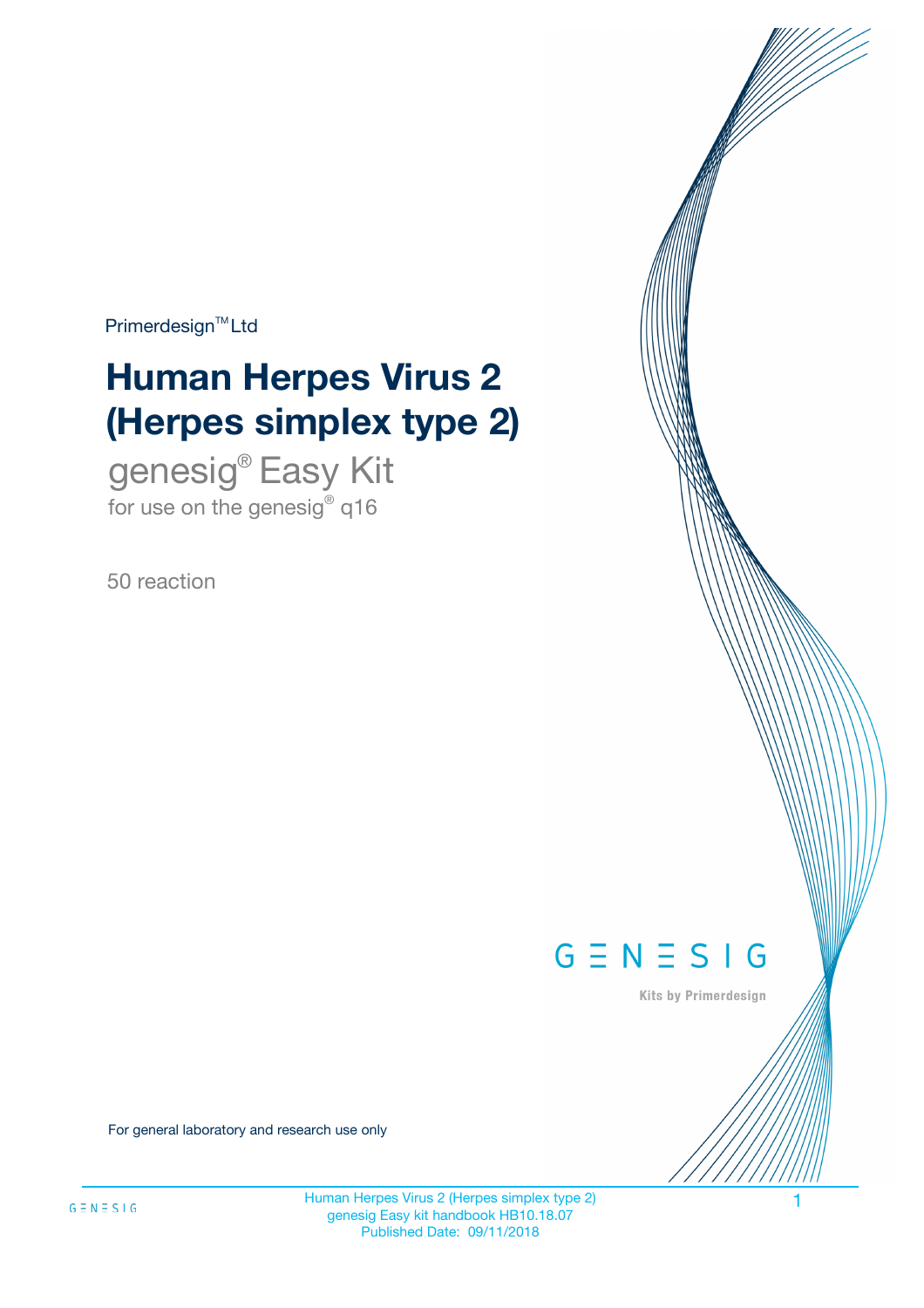# genesig® Easy: at a glance guide

#### **For each DNA test**

| Component                | <b>Volume</b>   | Lab-in-a-box pipette |  |
|--------------------------|-----------------|----------------------|--|
| <b>HSV2</b> reaction mix | 10 µl           |                      |  |
| <b>Your DNA sample</b>   | 10 <sub>µ</sub> |                      |  |

#### **For each positive control**

| Component                 | Volume          | Lab-in-a-box pipette |  |
|---------------------------|-----------------|----------------------|--|
| <b>HSV2</b> reaction mix  | 10 <sub>µ</sub> |                      |  |
| Positive control template | $10 \mu$        |                      |  |

#### **For each negative control**

| Component         | Volume          | Lab-in-a-box pipette |  |
|-------------------|-----------------|----------------------|--|
| HSV2 reaction mix | 10 <sub>µ</sub> |                      |  |
| <b>Water</b>      | 10 <sub>µ</sub> |                      |  |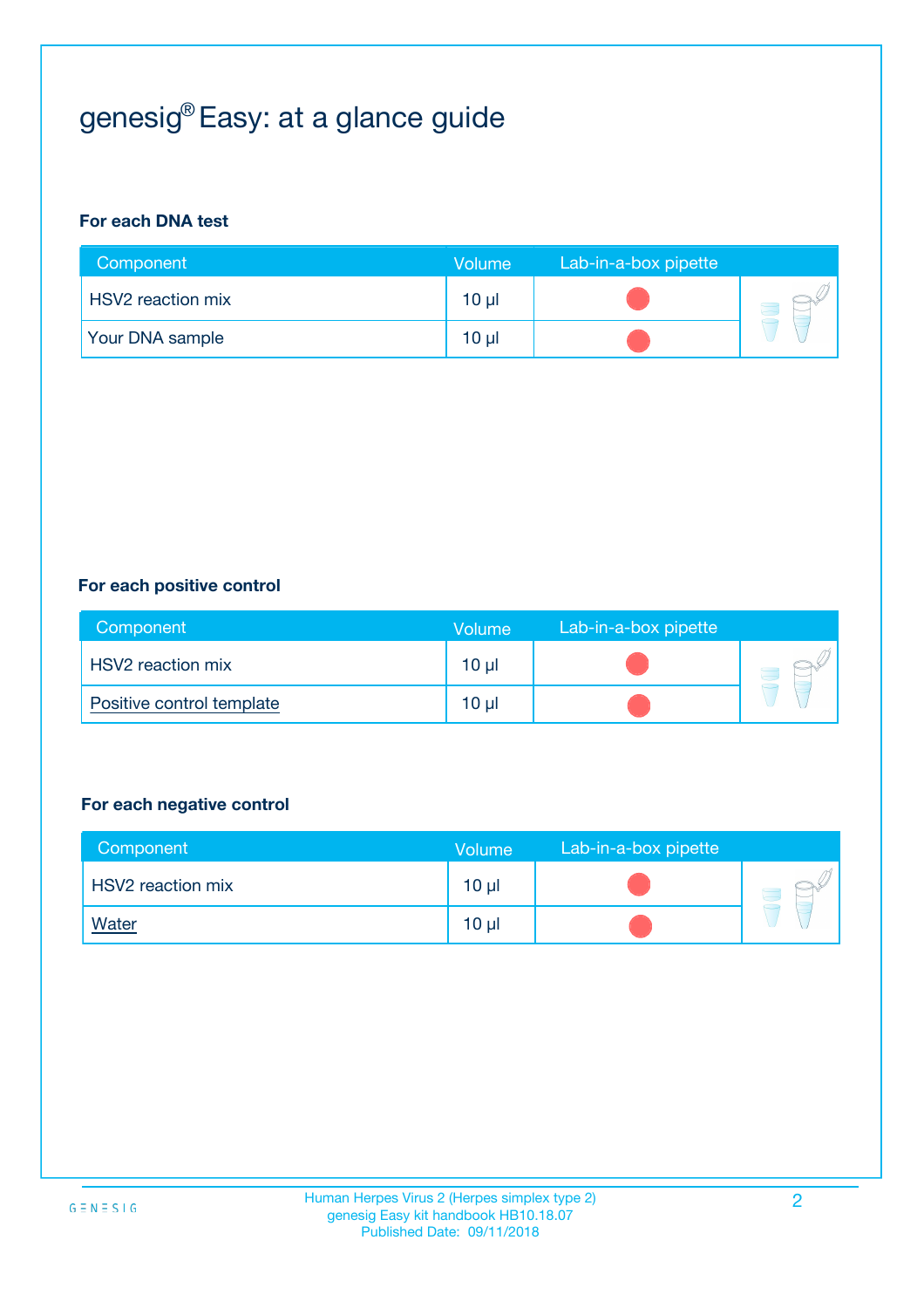# Kit Contents



## Reagents and equipment to be supplied by the user

#### **genesig® q16 instrument**

#### **genesig® Easy Extraction Kit**

This kit is designed to work well with all processes that yield high quality RNA and DNA but the genesig Easy extraction method is recommended for ease of use.

#### **genesig® Lab-In-A-Box**

The genesig Lab-In-A-Box contains all of the pipettes, tips and racks that you will need to use a genesig Easy kit. Alternatively if you already have these components and equipment these can be used instead.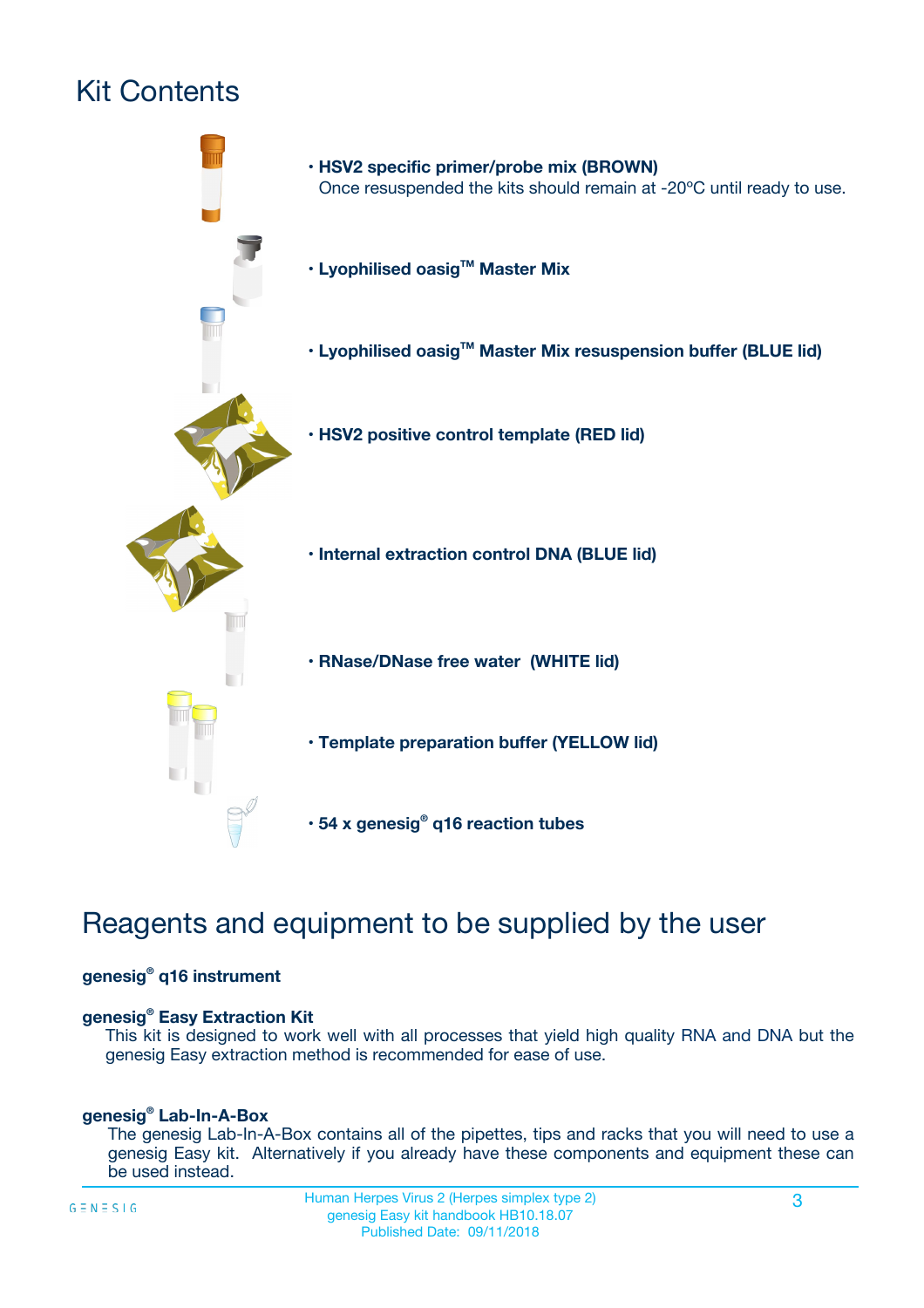## Step-by-step guide

## 1. Create your reaction mix



Use the blue pipette to transfer 500µl**\*** of the oasig Master Mix resuspension buffer into the tube of lyophilised oasig Master Mix and mix well by gently swirling. Then transfer all of that master mix into the brown tube labelled HSV2 primers/probe.

**\***Transfering 525µl of the oasig Master Mix resuspension buffer to your oasig Master Mix (instead of the 500µl recommended above) will enable you to take full advantage of the 50 reactions by accounting for volume losses during pipetting. In order to do so with the genesig Easy fixed volume pipettes use 1x blue, 2x red and 1x grey pipettes to make the total volume. Please be assured that this will not adversely affect the efficiency of the test.

Cap and shake tube to mix. A thorough shake is essential to ensure that all components are resuspended. **Failure to mix well can produce poor kit performance.**

Leave to stand for 5 minutes. Now your reaction mix is ready to use.

Store the reaction mix in the freezer from hereon.

#### Top tip

- Ensure that the reaction mix is mixed thoroughly before each use by shaking.
- **•** Once resuspended do not expose genesig Easy kit to temperatures above -20°C for longer than 30 minutes at a time.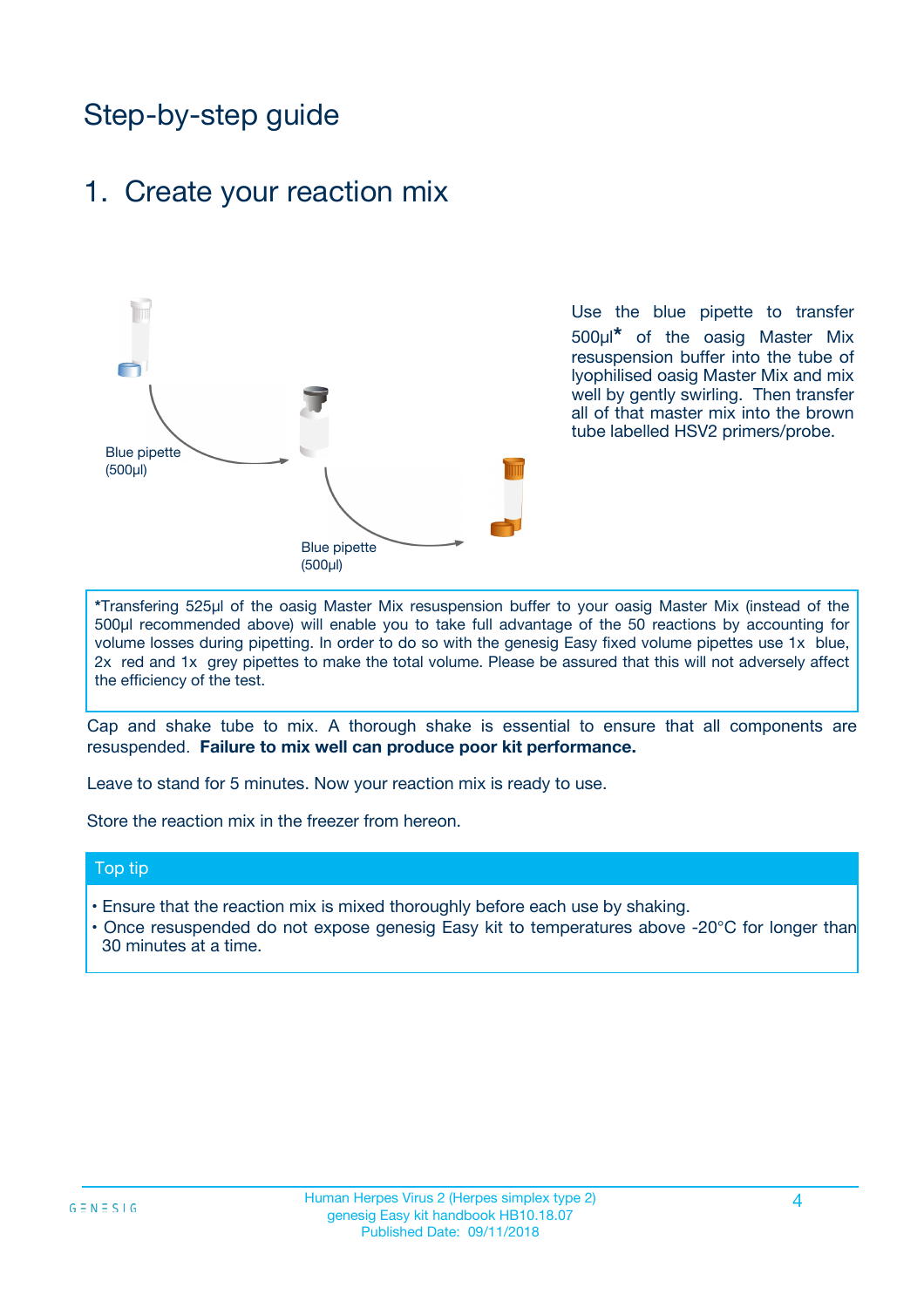# 2. Internal extraction control



Use the blue pipette to transfer 1000µl (2 x 500µl) of template preparation buffer into the Internal Extraction Control DNA tube. Cap and shake tube to mix.

Your kit contains Internal Extraction Control DNA. This is added to your biological sample at the beginning of the DNA extraction process. It is extracted along with the DNA from your target of interest. The q16 will detect the presence of this Internal Extraction Control DNA at the same time as your target. This is the ideal way to show that your DNA extraction process has been successful.

#### **If you are using an alternative extraction kit:**

Use the red pipette to transfer 10µl of Internal Extraction Control DNA to your sample **after** the lysis buffer has been added then follow the rest of the extraction protocol.

#### **If you are using samples that have already been extracted:**

Use the grey pipette to transfer 5µl of Internal Extraction Control DNA to your extracted sample.

## 3. Add reaction mix to all reaction tubes



For every reaction to be run, use the red pipette to add 10µl of your HSV2 reaction mix to every tube.

#### Top tip

**•** Always pipette the reaction mix directly into the bottom of the tube.

• You can label the tube lids to aid your reaction setup but avoid labelling tube sides.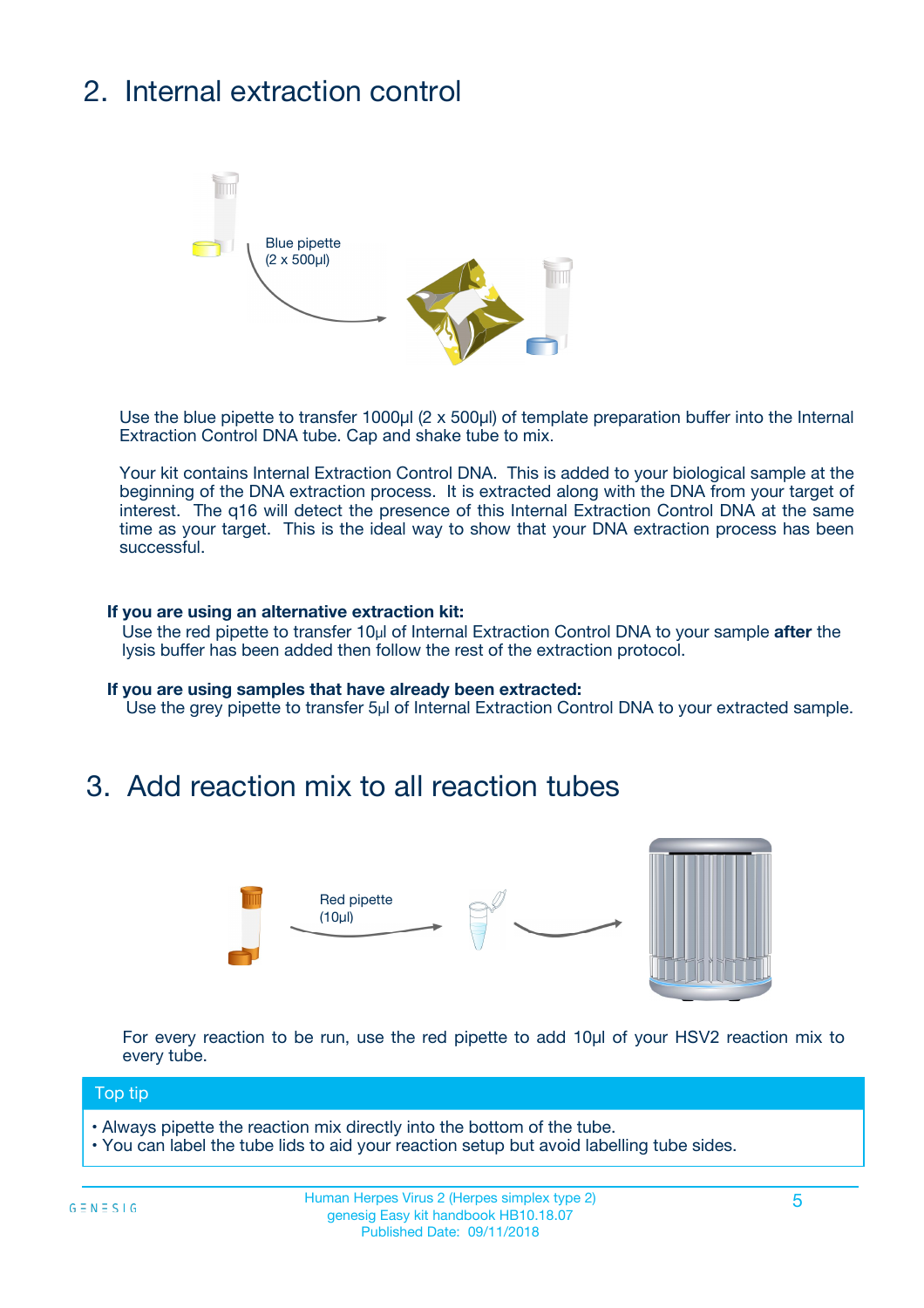## 4. Negative control



For each test you will require a negative control. Instead of DNA, water is used. This sample should typically prove negative thus proving that all of your positive samples really are positive.

To create a negative control reaction simply use the red pipette to add 10µl of the water to the required reaction tubes. Close these tubes after adding the water.

Because some genesig kit targets are common in the environment you may occasionally see a "late" signal in the negative control. The q16 software will take this into account accordingly.

#### Top tip

**•** Always add the water to the side of the tube to reduce the introduction of bubbles.

### 5. Set up a test



For each sample you wish to analyse, use the red pipette to add 10µl of your DNA sample to the required reaction tubes. Close these tubes after adding the sample. Always change pipette tips between samples.

#### Top tip

**•** Always add the DNA sample to the side of the tube to reduce the introduction of bubbles.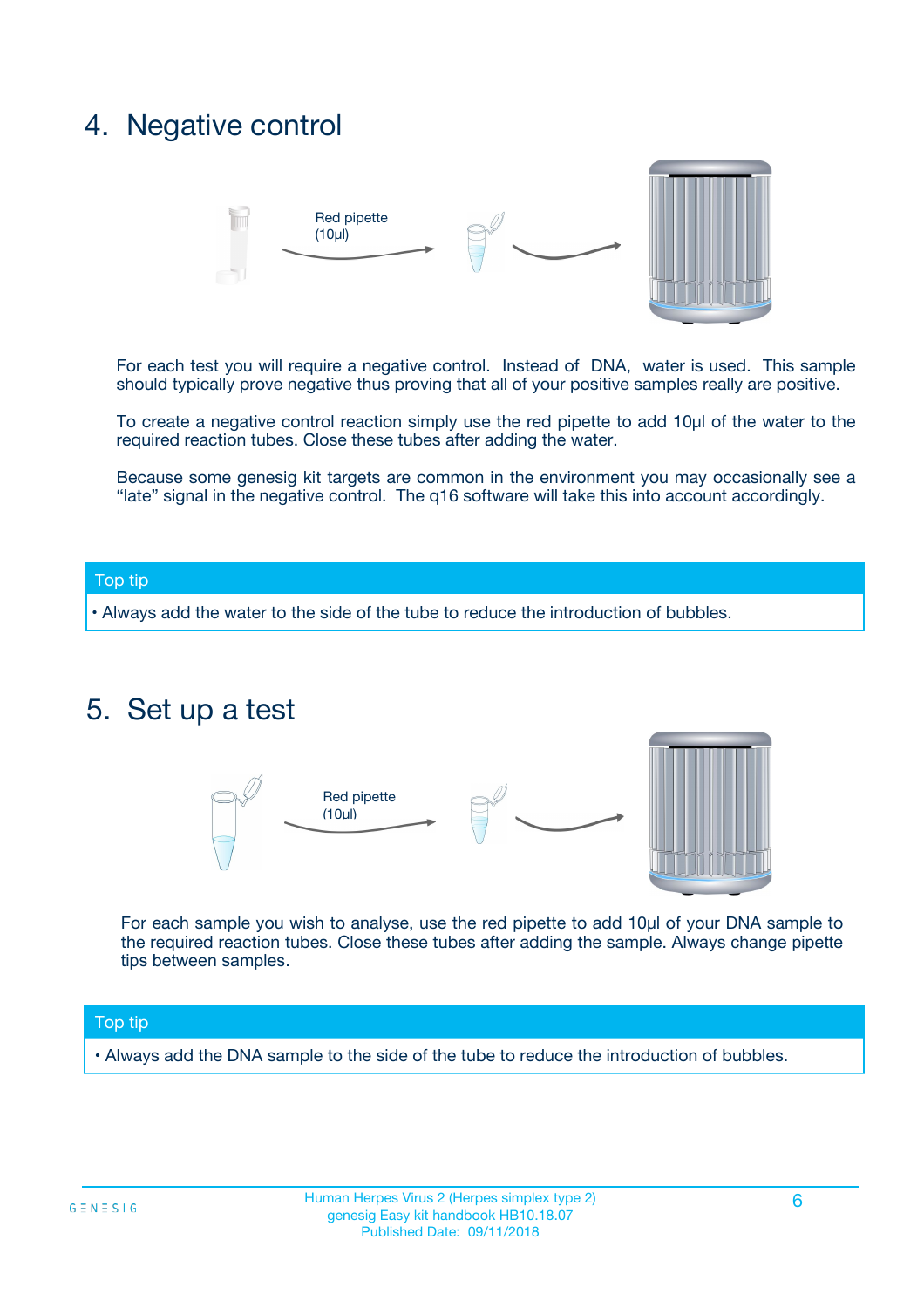## 6. Positive control



Use the blue pipette to transfer 1000µl (2 x 500µl) of template preparation buffer into the positive control template tube. Cap and shake tube to mix.

Each time you run a test you will require a positive control. This is a small portion of DNA from your target of interest. It serves two purposes:

1. It will always test positive so it shows that everything is working as it should be.

2. The q16 software knows how much DNA is present in the positive control. So it can automatically compare your sample of interest with the positive control to calculate the amount of target DNA in your sample.

To create a positive control reaction, simply use 10µl of the positive control instead of your DNA sample.



Take great care when setting up your positive control. The positive control template has the potential to give you a false positive signal in your other samples. Set positive controls up last after all other sample tubes are closed. Always change pipette tips between samples. You may even choose to set up positive controls in a separate room.

#### Top tip

**•** Always add the positive control to the side of the tube to reduce the introduction of bubbles.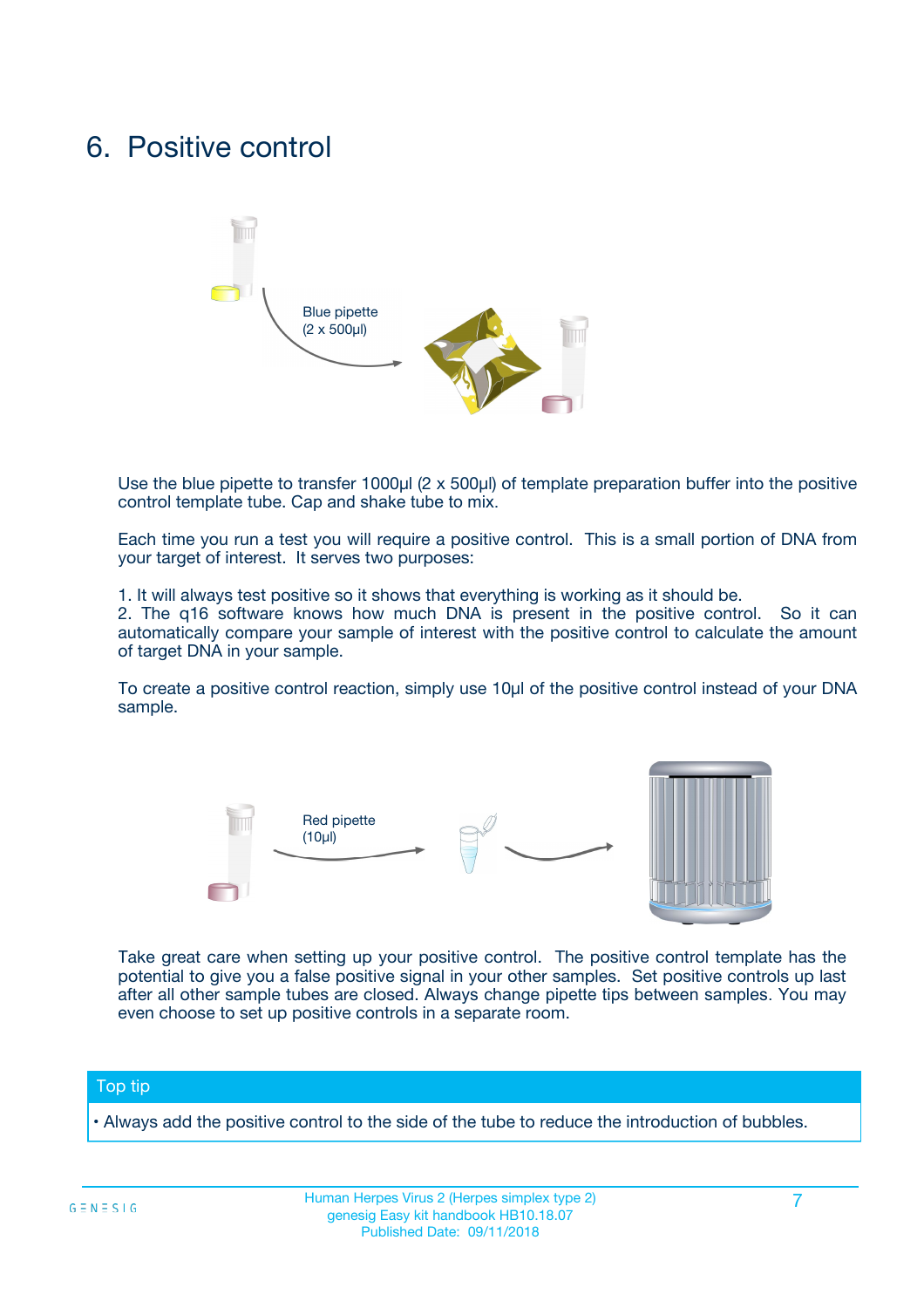# 7. Running the test

Place the tubes into the correct positions in your q16 as defined by the software, this may include positioning of empty tubes to ensure that the q16 lid is balanced. The run can then be started.

|                      | genesig q16 PCR software - 1.2                                               |                                    |                              |                                          | $\begin{array}{c c c c} \hline \multicolumn{3}{c }{\textbf{0}} & \multicolumn{3}{c }{\textbf{0}} \end{array}$ |
|----------------------|------------------------------------------------------------------------------|------------------------------------|------------------------------|------------------------------------------|---------------------------------------------------------------------------------------------------------------|
|                      | $\vert \cdot \vert$<br><b>Open Experiments:</b><br>Unsaved (New Experiment 2 | Open<br>Save<br>$\blacksquare$ New | Save As                      | <b>B</b> Close<br><b>X</b> Configuration | $G \equiv N \equiv S \mid G$                                                                                  |
| <b>Stages:</b>       | <b>Setup</b><br><b>Results</b>                                               |                                    |                              |                                          |                                                                                                               |
| <b>Notes</b>         |                                                                              | <b>Samples</b>                     |                              | <b>Tests</b>                             |                                                                                                               |
|                      | <b>Name and Details</b>                                                      | Color<br>Name                      | Note                         | Color<br>Name                            | Note                                                                                                          |
|                      | New Experiment 2017-10-26 11:06                                              | Sample 1                           | ÷                            | Test 1                                   | ÷                                                                                                             |
|                      | Kit type: genesig® Easy Target Detection kit                                 | Sample 2                           |                              |                                          |                                                                                                               |
|                      | Instrument Id.:                                                              | Sample 3                           | $\qquad \qquad \blacksquare$ |                                          | $\qquad \qquad \blacksquare$                                                                                  |
|                      | <b>Run Completion Time:</b>                                                  | Sample 4                           |                              |                                          |                                                                                                               |
| <b>Notes</b>         |                                                                              | Sample 5                           |                              |                                          |                                                                                                               |
|                      | <b>A</b>                                                                     |                                    | ♦                            |                                          | 借                                                                                                             |
|                      |                                                                              |                                    |                              |                                          |                                                                                                               |
|                      |                                                                              |                                    | $\oplus$                     |                                          | ₩                                                                                                             |
|                      | $\overline{\mathbf{v}}$                                                      |                                    |                              |                                          |                                                                                                               |
| <b>Well Contents</b> |                                                                              |                                    | Run                          |                                          |                                                                                                               |
| Pos.                 | <b>Test</b>                                                                  | Sample                             |                              | <b>Run Status</b>                        |                                                                                                               |
| $\mathbf{1}$         | Test 1                                                                       | Negative Control                   | $\blacktriangle$             |                                          |                                                                                                               |
| $\overline{2}$       | Test 1                                                                       | <b>Positive Control</b>            |                              |                                          |                                                                                                               |
| 3                    | Test 1                                                                       | Sample 1                           |                              | Show full log                            |                                                                                                               |
| $\overline{4}$       | Test 1                                                                       | Sample 2                           |                              |                                          |                                                                                                               |
| 5                    | Test 1                                                                       | Sample 3                           |                              | <b>Run Control</b>                       |                                                                                                               |
| 6                    | Test 1                                                                       | Sample 4                           |                              |                                          |                                                                                                               |
| $\overline{7}$       | Test 1                                                                       | Sample 5                           |                              |                                          |                                                                                                               |
| 8                    |                                                                              |                                    |                              | Abort Run                                | $\triangleright$ Start Run                                                                                    |
|                      |                                                                              |                                    | $\overline{\mathbf{v}}$      |                                          |                                                                                                               |

#### Top tip

- Before loading tubes into the q16, check for bubbles! Flick the bottom of the tubes to remove any bubbles that may have formed during the test setup.
- Apply centrifugal force with a sharp wrist action to ensure all solution is at the bottom of the reaction tube.
- When repeating a test you can use a previous file as a template by clicking 'open' then selecting File name > Files of Type > Experiment file as template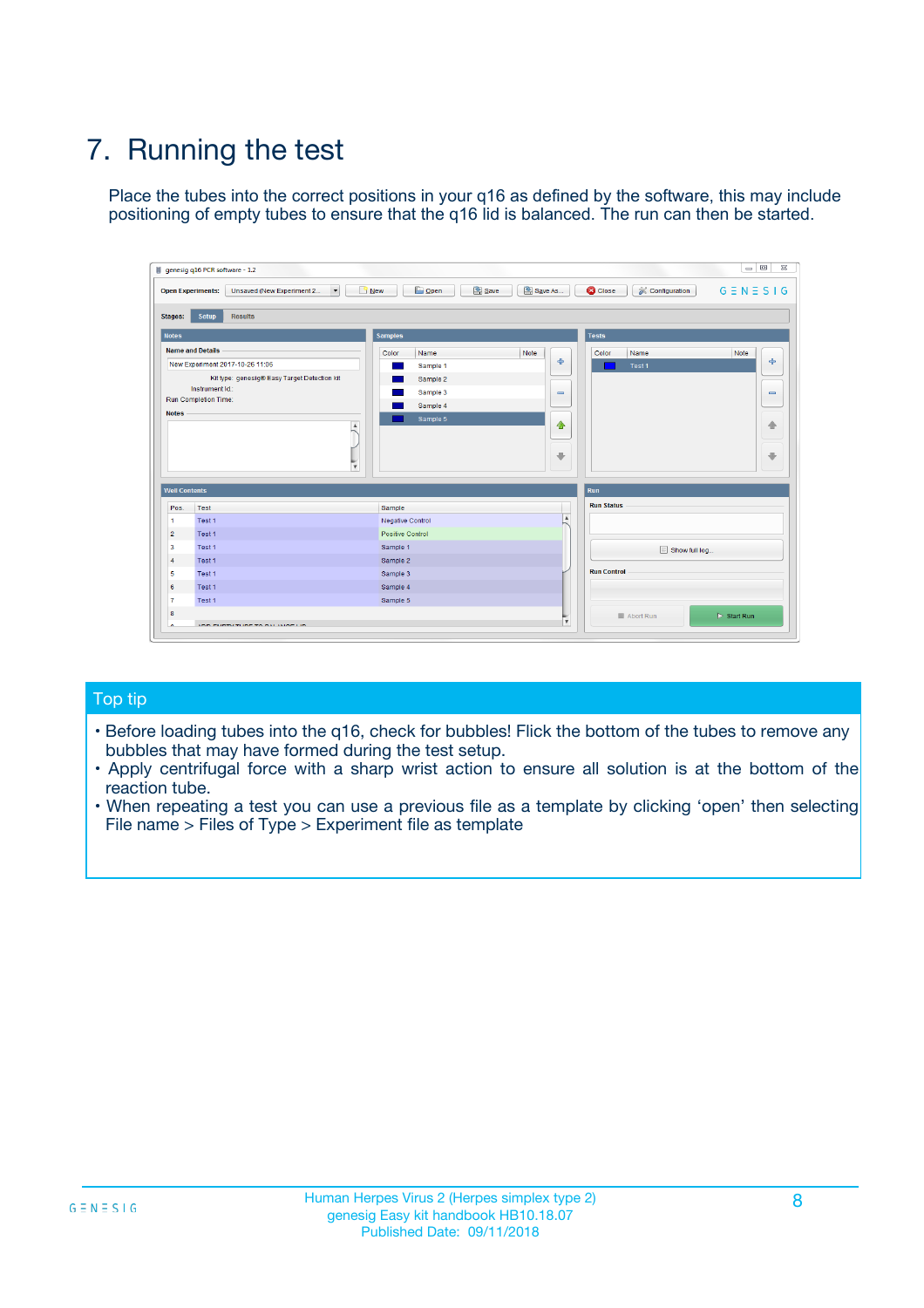## What do my results mean?

Analysis of your data is carried out automatically by the genesig q16. The following information is designed to help you fully understand a result or to troubleshoot:

### "Positive"

#### **Explanation**

Your sample has produced a positive result. Your target of interest is present and you can use the reported quantity.

"Negative"

#### **Explanation**

Your sample has produced a negative result. The target is not present in your sample.

### "Test contaminated"

#### **Explanation**

The Negative Control should be completely free of any DNA. If you see this error message it means that at some point during the setup, the Negative Control has been contaminated with DNA and has given a positive signal. This contamination has invalidated the test. The Positive Control and your test samples are both possible sources of contaminating DNA. The genesig q16 reaction tubes from previous runs will also contain very high amounts of DNA so it is important that these are carefully disposed of after the run is completed and NEVER OPENED. It may be the case that your kits have become contaminated which will lead to the same problem occurring repeatedly.

#### **Solutions**

1. Clean your working area using a commercial DNA remover solution to ensure the area is DNA free at the start of your run and re-run the test

2. If the problem persists then the kit has become contaminated and it will have to be discarded and replaced with a new kit. When you open the new kit, run a simple test to show that changing the kit has solved the problem. Prepare a test which includes only the Positive Control, the Negative Control and one 'mock sample'. For the 'mock sample' add water instead of any sample DNA. The result for the Negative Control and the mock sample should be negative indicating that contamination is no longer present.

#### **Preventive action**

An ideal lab set-up has a 'Clean area' where the test reagents are prepared and a 'sample area' where DNA samples and the Positive Control template are handled. The best workflow involves setting up all the test components (excluding the positive control template) in the clean area and then moving the tests to the sample area for sample and Positive Control addition. If this method is followed then the kit components are always kept away from possible sources of contamination. For extra security the Negative Control can be completely prepared and sealed in the clean area. All work areas should be decontaminated regularly with DNA remover.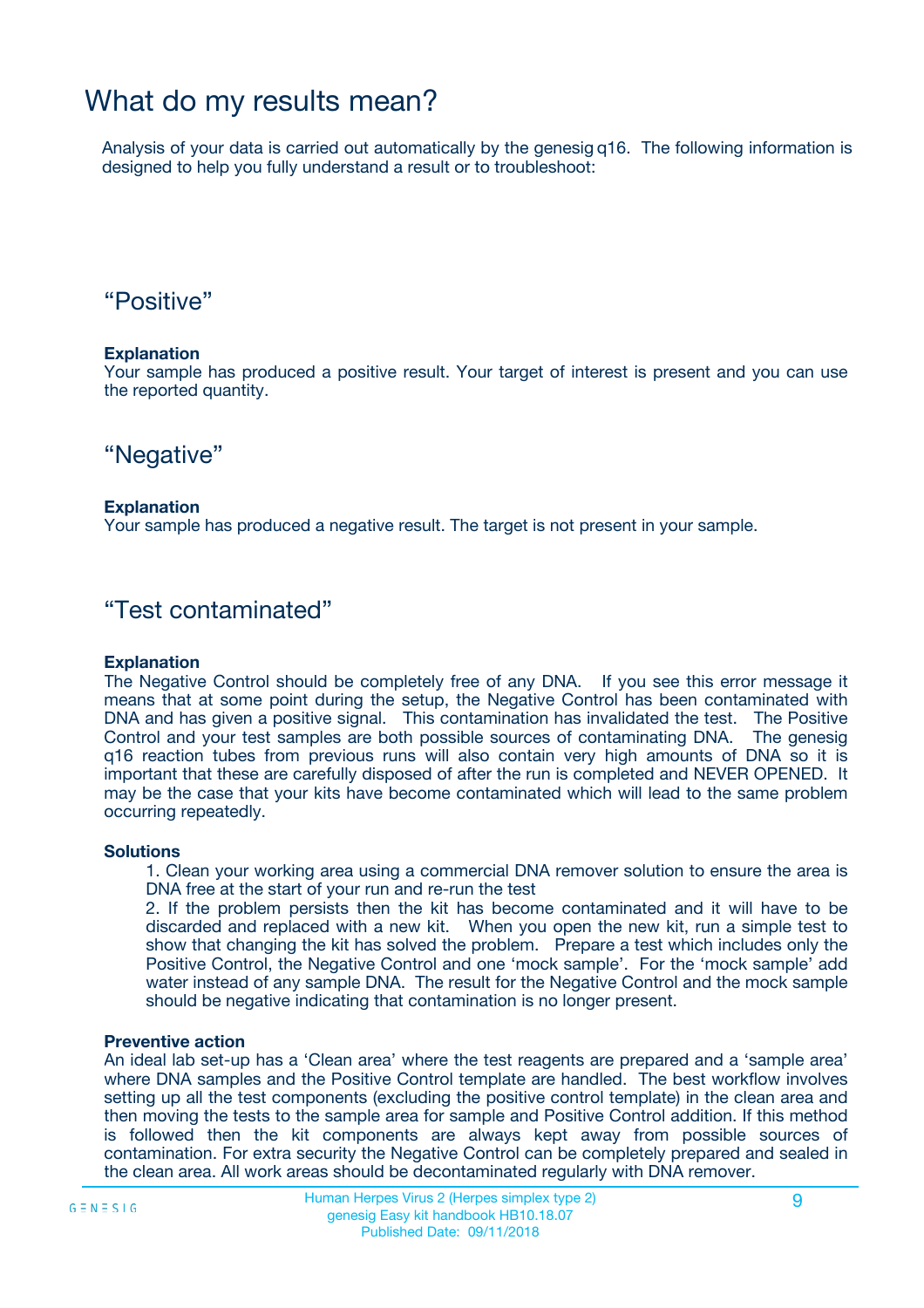### "Sample preparation failed"

#### **Explanation**

The test has failed because the quality of the sample was not high enough. The Internal Extraction Control component identifies whether the sample has been prepared correctly and is of suitable quality. This error message means that this quality control test has failed and the sample quality is not high enough for analysis.

#### **Solutions**

1. Check the sample preparation protocol for any user errors then repeat.

2. Poor quality samples can result from overloading the sample preparation protocol with too much starting material. Try reducing the amount of starting material then repeat.

3. Failing to add the Internal extraction Control DNA to your sample during the sample preparation protocol can also lead to a reported result of "sample preparation failed". Ensure that this step has not been overlooked or forgotten. If your samples are derived from an archive store or from a process separate from your genesig Easy extraction kit; you must add 5µl of Internal Extraction Control DNA into each 0.5ml of your sample to make it suitable for use on the q16.

### "Positive result, poor quality sample"

#### **Explanation**

The test is positive so if you are only interested in obtaining a 'present or absent' answer for your sample then your result is reliable. However, the test contains an Internal Extraction Control component that identifies if the sample is of high quality. This quality control test has failed and the sample is not therefore of high enough quality to accurately calculate the exact copy number of DNA present. If you require quantitative information for your sample then proceed with the solutions below.

#### **Solution**

For appropriate solutions, read the "Sample preparation failed" section of this handbook.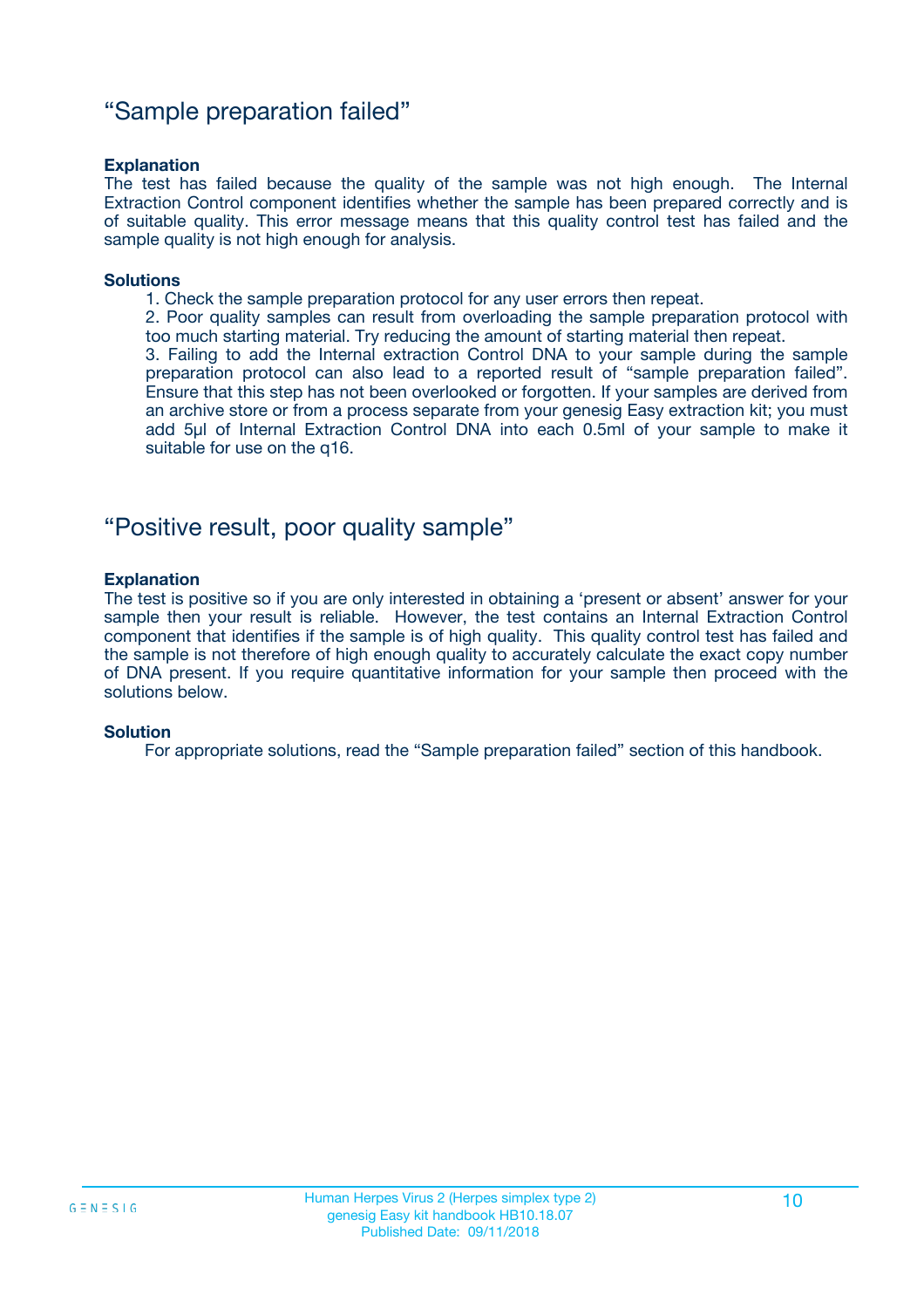### "Test failed"

#### **Explanation**

The test has failed because the Positive Control has not worked. The Positive Control is present to show that all aspects of the test are working correctly together. When this control test fails, the test as a whole is invalidated. This finding indicates that a problem has occurred in the reaction set-up part of the experiment and has nothing to do with sample preparation.

#### **Solutions**

- 1. Check the entire workflow and test set-up to look for any user errors, then repeat the test e.g. have the right colour pipettes and solutions been used with the correct tubes?
- 2. Ensure the positive and negative controls are inserted into the correct wells of your q16.

3. A component of the test may have 'gone off' due to handing errors, incorrect storage or exceeding the shelf life. When you open a new kit, run a simple test to show that changing the kit has solved the problem. Prepare a test which includes only the Positive Control, the Negative Control and one 'mock sample'. For the 'mock sample' add internal control template instead of any sample DNA. If the Positive Control works, the mock sample will now be called as a negative result.

### "Test failed and is contaminated"

#### **Explanation**

The Positive Control is indicating test failure, and the Negative Control is indicating test contamination. Please read the "Test Failed" and "Test contamination" sections of this technical support handbook for a further explanation.

#### **Solution**

For appropriate solutions, read both the "Test failed" and "Test contaminated" sections of this handbook.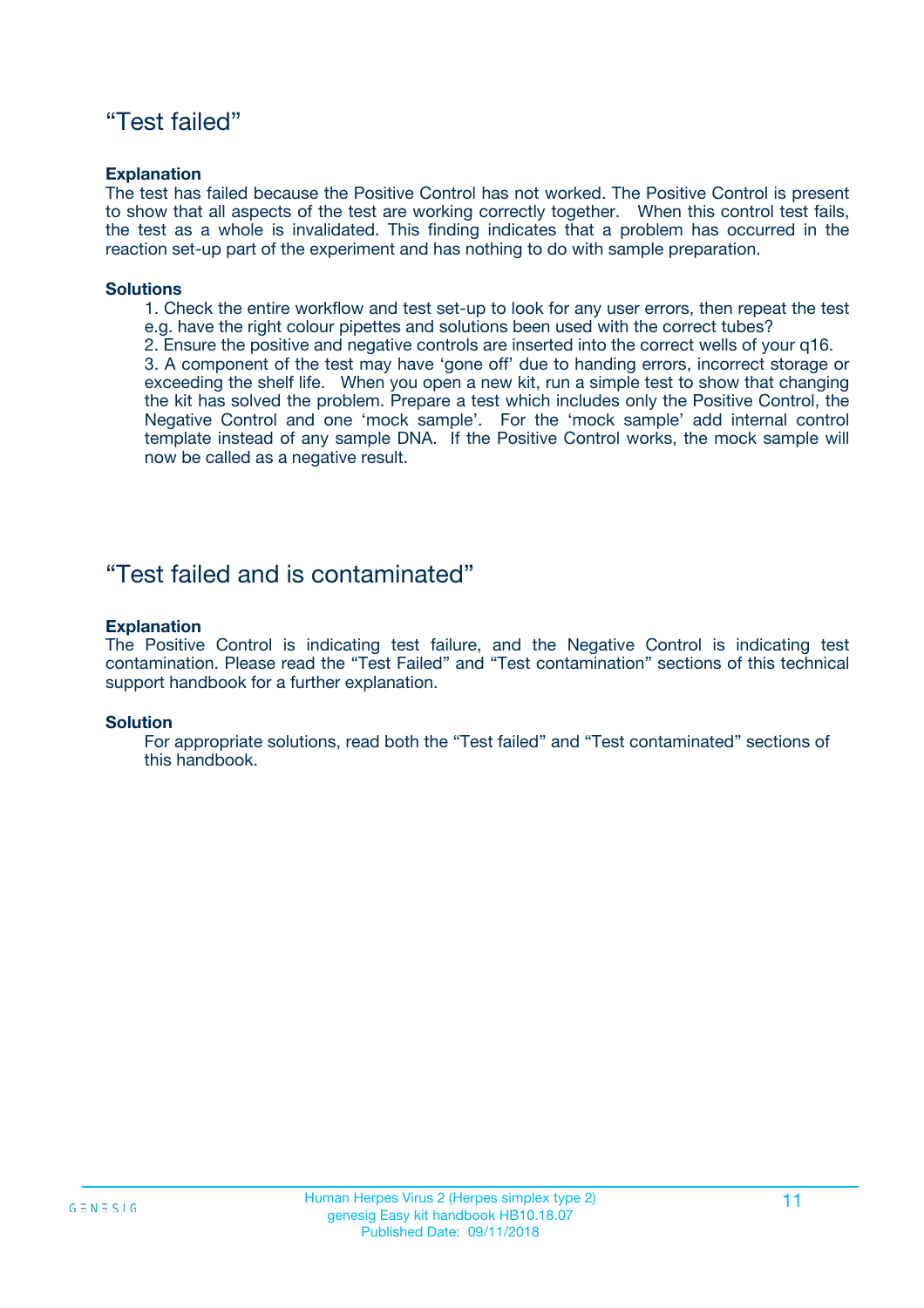# Human Herpes Virus 2 (Herpes simplex type 2)

The herpes simplex virus (HSV) (also known as Cold Sore, Night Fever, or Fever Blister) is a virus that manifests itself in two common viral infections (HSV1 and HSV-2), each marked by painful, watery blisters in the skin or mucous membranes (such as the mouth or lips) or on the genitals. The disease is contagious, particularly during an outbreak, and is incurable with present technology. An infection on the lips is commonly known as a "cold sore" or "fever blister". These are sometimes confused with canker sores or Apthous ulcers which have a similar appearance; these appear inside the mouth and are not caused by the herpes simplex virus.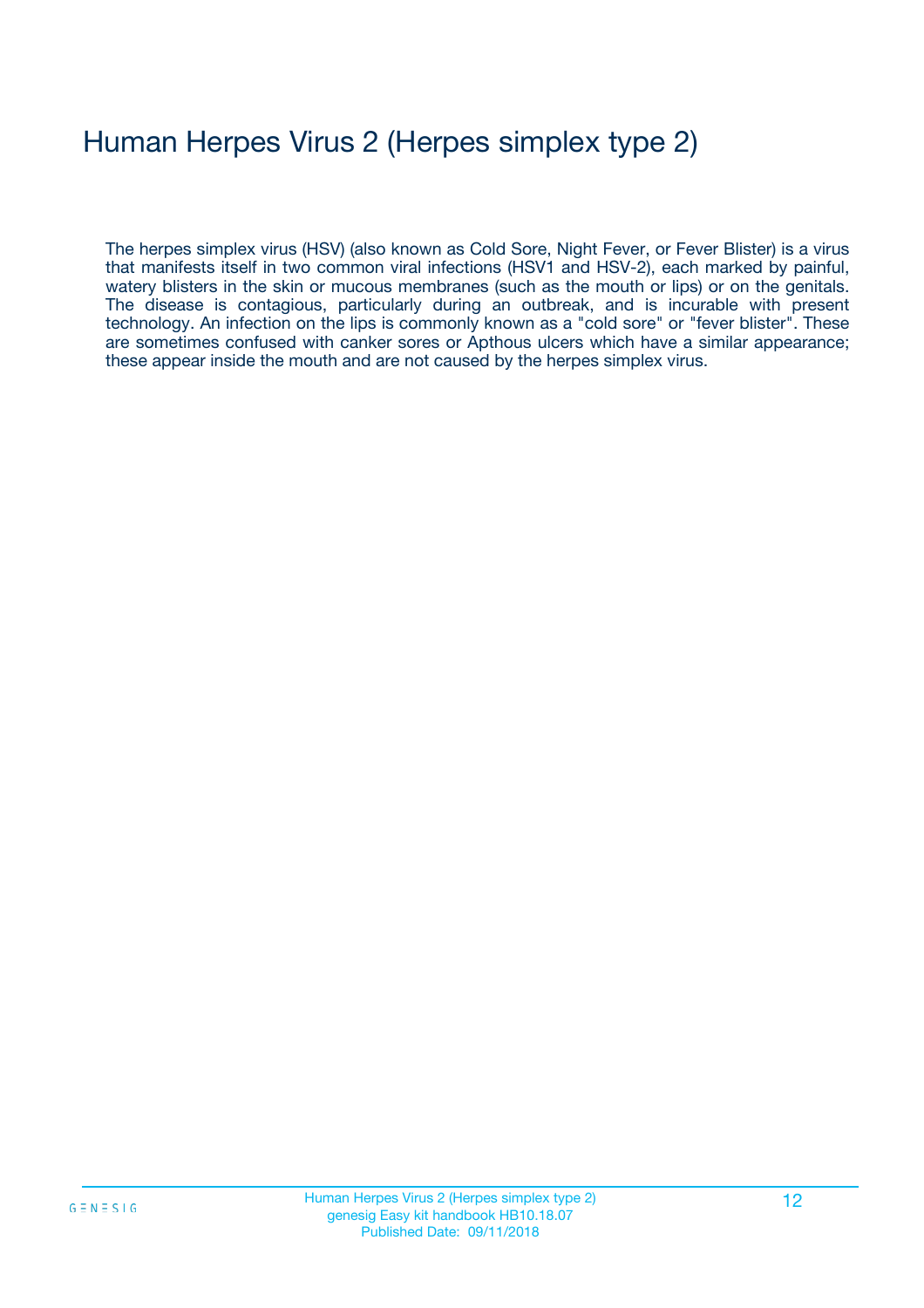## **Specificity**

The Primerdesign genesig Kit for Human Herpes Virus 2 (Herpes simplex type 2) (HSV2) genomes is designed for the in vitro quantification of HSV2 genomes. The kit is designed to have a broad detection profile. Specifically, the primers represent 100% homology with over 95% of the NCBI database reference sequences available at the time of design.

The dynamics of genetic variation means that new sequence information may become available after the initial design. Primerdesign periodically reviews the detection profiles of our kits and when required releases new versions.

However the primers have 100% homology with over 95% of reference sequences contained in the NCBI database. The primer sequences are not found within HSV-1 sequences in this regions and the kit therefore has highly specific quantification profile.

If you require further information, or have a specific question about the detection profile of this kit then please send an e.mail to enquiry@primerdesign.co.uk and our bioinformatics team will answer your question.